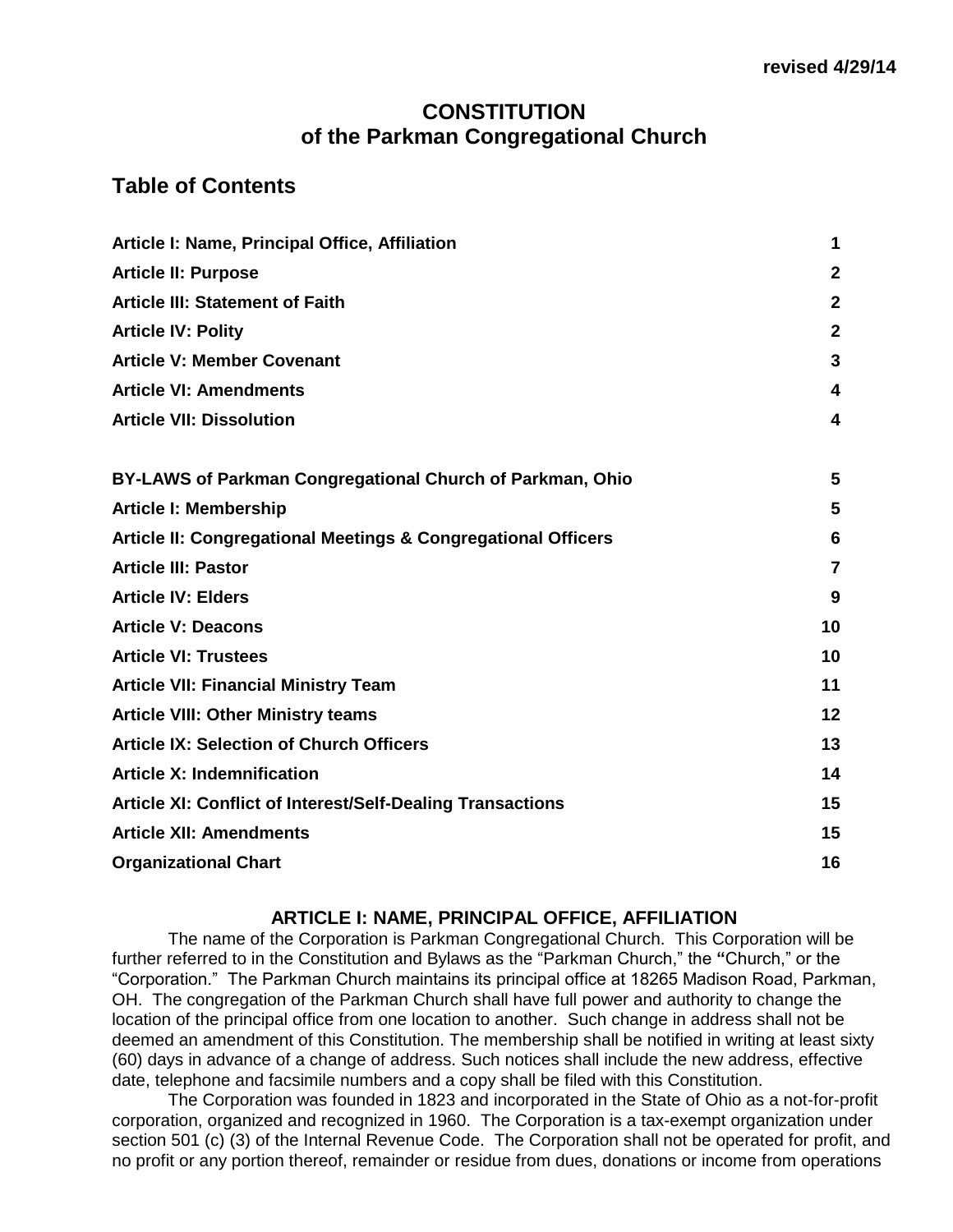shall not inure to the benefit of members or officers. Elders and Trustees shall serve without compensation except that they be allowed and paid reasonable reimbursement for actual or IRS allowable reimbursement of expenses incurred in the performance of their regular duties as specified in this Constitution and Bylaws.

Parkman Congregational Church is fully autonomous, affiliated with the Conservative Congregational Christian Conference (8941 Highway 5, Lake Elmo, Minnesota 55042), its New England Congregational Christian Fellowship, and in fellowship with all churches which acknowledge Jesus as Christ to be their divine Redeemer and Lord.

## **ARTICLE II: PURPOSE**

<span id="page-1-0"></span>The purpose of Parkman Congregational Church is to fulfill the Great Commission of Christ (Matthew 28:18-20) locally and globally, drawing non-Christians and the unchurched to personal faith in Jesus Christ as Savior and Lord, to disciple Christians to become obedient followers of Christ and wellequipped ministers for Him, and to exalt and worship God in all things.

## **ARTICLE III: STATEMENT OF FAITH**

<span id="page-1-1"></span>We believe:

- 1. that the Bible, both in the Old and New Testaments, is the Word of God written. As such it is the infallible rule of faith and life. Correctly interpreted, it is the final authority for our individual lives as Christians and our life together as the Body of Christ in Parkman
- 2. that God has existed forever in the three Persons of the Trinity: Father, Son, and Holy Spirit.
- 3. that Jesus is the Christ, the Son of God and God the Son. He was born of a virgin, lived a sinless life, performed the miracles reported in the gospels and Acts, died and rose again on the third day, and now sits at the right hand of the Father. In His death, He took on the sins of the world so that all who accept Him as Savior and serve Him as Lord shall have their sins forgiven.
- 4. that the Holy Spirit must be at work in anyone who is saved.
- 5. that the Holy Spirit provides the strength and wisdom for Christians to grow in Christ and to live a godly life in this present evil world.
- 6. that both the saved and the lost will be resurrected on the last day and the saved will spend eternity with God while the lost will condemned to hell.
- 7. in the spiritual unity of all true believers in Christ.
- 8. in the confession of faith called the Apostles' Creed.

## **ARTICLE IV: POLITY**

#### <span id="page-1-2"></span>**Section 1: Overview**

The Parkman Congregational Church is Congregationally governed, Elder Board managed, and Pastor led, under the Headship of the Lord Jesus Christ.

The Chairman of the Elders is the Moderator of the Corporation; the Vice Chair of the Elders is the Vice Moderator of the Corporation; and the Clerk of the Congregation is the Recording Secretary of the Corporation.The Church Treasurer is the Treasurer of the Corporation.The Trustees of the Corporation will be elected by the Congregation and serve as the legal representatives of the Corporation.

### **Section 2: Congregationally Governed**

The Congregation has the final say in budgets, officers, and the hiring and firing of pastoral staff. Additionally, when the congregation acts prayerfully together, as in a congregational meeting, decisions by the whole congregation are believed to be led by God's Spirit and must be followed by the leaders and members.

## **Section 3: Elder Managed**

Elders are called by God to provide oversight to the Church. When the Elders make a decision as a Board, then pastors, individual Elders, and the congregation are to submit to their decisions, unless in extreme cases the congregation prayerfully overrides it. The Elders exercise oversight over all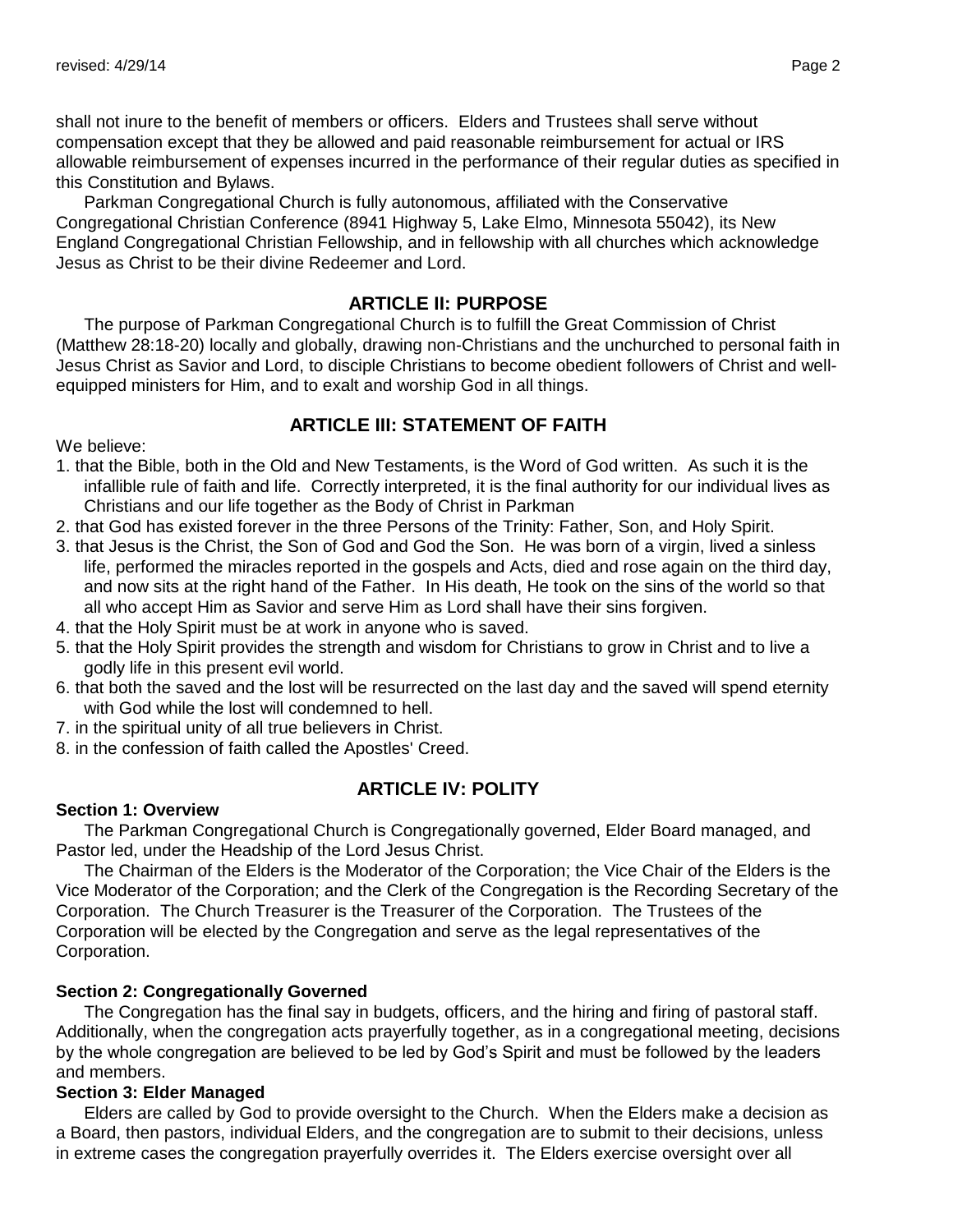Church functions and ministries. The Pastoral staff, Deacons, Trustees, and all other boards, committees, task forces, or individuals report to the Board of Elders.

Unless limited by the Congregation, Elders are charged with the management of Parkman Congregational Church. They have the authority to approve hiring and dismissing of budgeted office or administrative staff, musicians and worship leaders, custodial and maintenance help, using whatever process they deem best.

### **Section 4: Pastor Led**

Pastors are called by God and placed in specific churches by Him. Elders and members of the congregation are to submit to the leadership of the Pastor. The Pastor submits to the decision of the Elders when they are acting as the Elder Board and to the members of Parkman Congregational Church when they are acting as the Congregation. All church members recognize that such relationships are to be under the ultimate authority and Headship of the Lord Jesus Christ. Church staff, including pastoral staff, report to the Pastor.

# **ARTICLE V: MEMBER COVENANT**

<span id="page-2-0"></span>In our desire to glorify God in all we do and say, we, the active members of Parkman Congregational Church do commit ourselves to faithfully keep these commitments before God. We will recommit ourselves to these at each Annual meeting*.* Under the Headship of Jesus Christ, we do prayerfully covenant before God and with one another:

## **1. To protect the unity of our church**

- … by acting in love toward other members
- … by refusing to gossip
- … by following the leaders as they follow Christ
- Colossians 3.12-14: And so, as those who have been chosen of God, holy and beloved, put on a heart of compassion, kindness, humility, gentleness and patience; bearing with one another, and forgiving each other, whoever has a complaint against anyone; just as the Lord forgave you, so also should you. And beyond all these things *put on* love, which is the perfect bond of unity.<sup>1</sup>

I Peter 1.22: Now that you have purified yourselves by obeying the truth so that you have sincere love for each other, love one another deeply, from the heart.

I Corinthians 11.1: Follow my example, as I follow the example of Christ.

## **2. To share responsibility for our church**

- … by praying for its growth
- … by inviting the unchurched to attend
- … by warmly encouraging in Christ those who visit
- I Thessalonians 1.1-2: ... To the church of the Thessalonians ....We always thank God for all of you and continually mention you in our prayers.

Luke 14.23: Then the master told his servant, "Go out to the roads and country lanes and compel them to come in, so that my house will be full."

Romans 15.7: Accept one another, then, just as Christ accepted you, in order to bring praise to God.

## **3. To serve in the ministries of our church**

- … by developing a servant's heart
- … by being equipped by my pastors and teachers to serve
- … by discovering and using my gifts and talents

<sup>&</sup>lt;sup>1</sup> all Bible references come from the NIV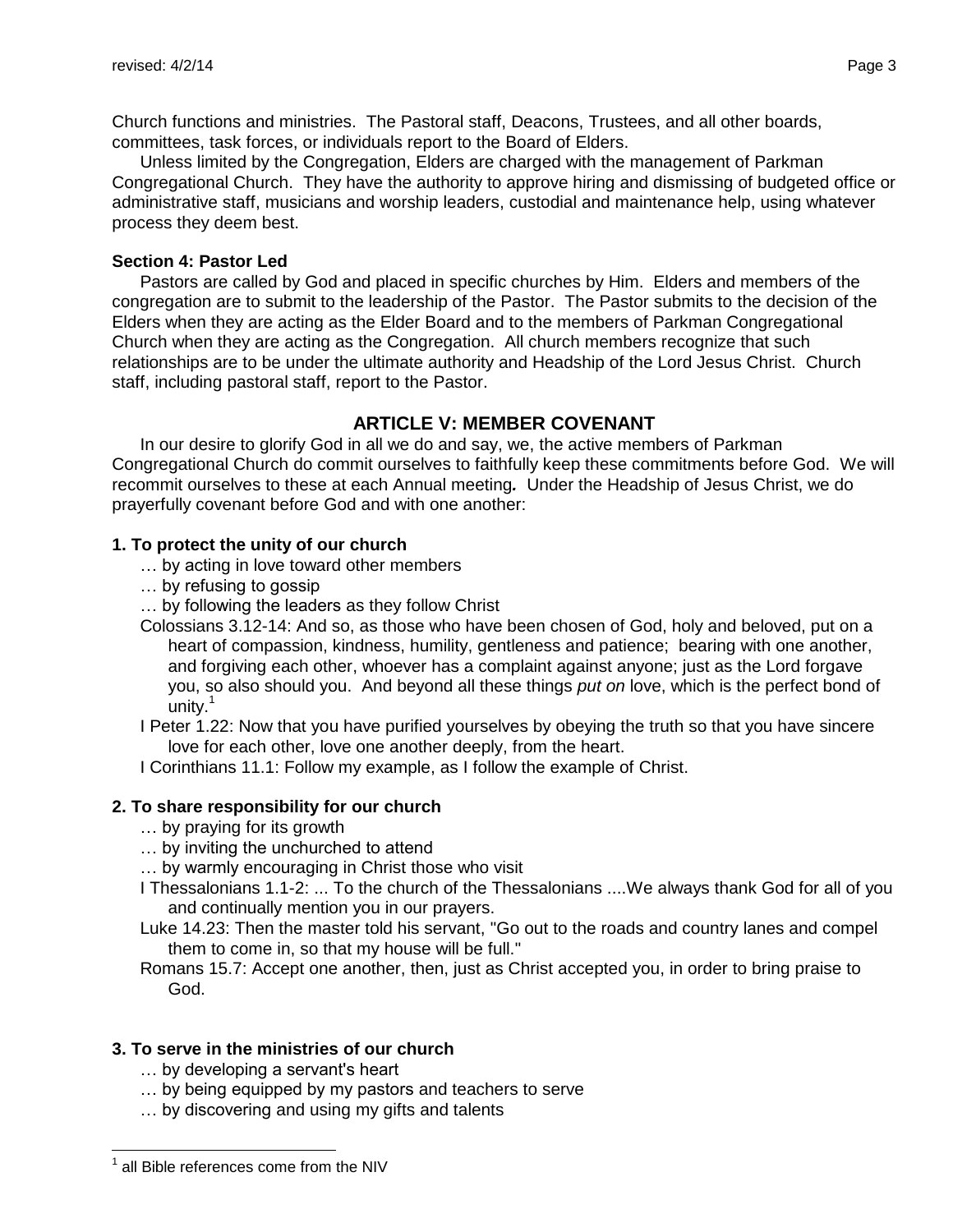- Ephesians 4.11-12: So Christ himself gave ...the pastors and teachers, to equip his people for works of service, so that the body of Christ may be built up
- Philippians 2.3-7: ... in humility value others above yourselves, not looking to your own interests but each of you to the interests of the others... have the same mindset as Christ Jesus: Who ... made himself nothing by taking the very nature of a servant...

## **4. To support the testimony of our church**

- … by attending faithfully
- … by living a godly life
- … by giving regularly
- Hebrews 10.24-25: And let us consider how we may spur one another on toward love and good deeds, not giving up meeting together... but encouraging one another...
- Philippians 1.27: Whatever happens, conduct yourselves in a manner worthy of the gospel of Christ...
- Leviticus 27.30: A tithe [tenth] of everything from the land, whether grain from the soil or fruit from the trees, belongs to the LORD; it is holy to the LORD.

## **5. To submit to the discipline of our church**

- ... by applying the truths of the Holy Bible in our own lives
- ... by agreeing to our Statement of Faith and accepting this Constitution and By-laws
- ... by submitting to the guidance and guarding of our pastor and elders
- II Timothy 3.16-17: All Scripture is God-breathed and is useful for teaching, rebuking, correcting and training in righteousness, so that the servant of God may be thoroughly equipped for every good work.
- Galatians 3.15: Brothers and sisters, let me take an example from everyday life. Just as no one can set aside or add to a human covenant that has been duly established, so it is in this case.
- Hebrews 13.17: Have confidence in your leaders and submit to their authority, because they keep watch over you as those who must give an account. Do this so that their work will be a joy, not a burden, for that would be of no benefit to you.

## **ARTICLE VI: AMENDMENTS**

<span id="page-3-0"></span>This Constitution may be amended only at the Annual Congregational Meeting. Proposed changes shall be made when approved by two thirds of votes cast by the active members of the congregation present at the meeting (abstentions will not be considered as votes cast). The content of the proposed changes shall be published 30 days prior to the meeting.

## **ARTICLE VII: DISSOLUTION**

<span id="page-3-1"></span>The property of this Corporation is irrevocably dedicated to charitable purposes, and no part of the net income or assets of this Corporation shall ever inure to the benefit of any officer or member of this Corporation or to the benefit of any private individual. Upon the winding up and dissolution of this Corporation, and after paying or adequately providing for the debts and obligations of the Corporation, the remaining assets shall be distributed to the CCCC, or a nonprofit fund, foundation or corporation that is organized and operated exclusively for charitable purposes, and which has established and maintained its tax-exempt status under Section 501(c)(3) of the United States Internal Revenue Law of 1986, as amended (the "Internal Revenue Code") or the corresponding provision of any future Internal Revenue Law.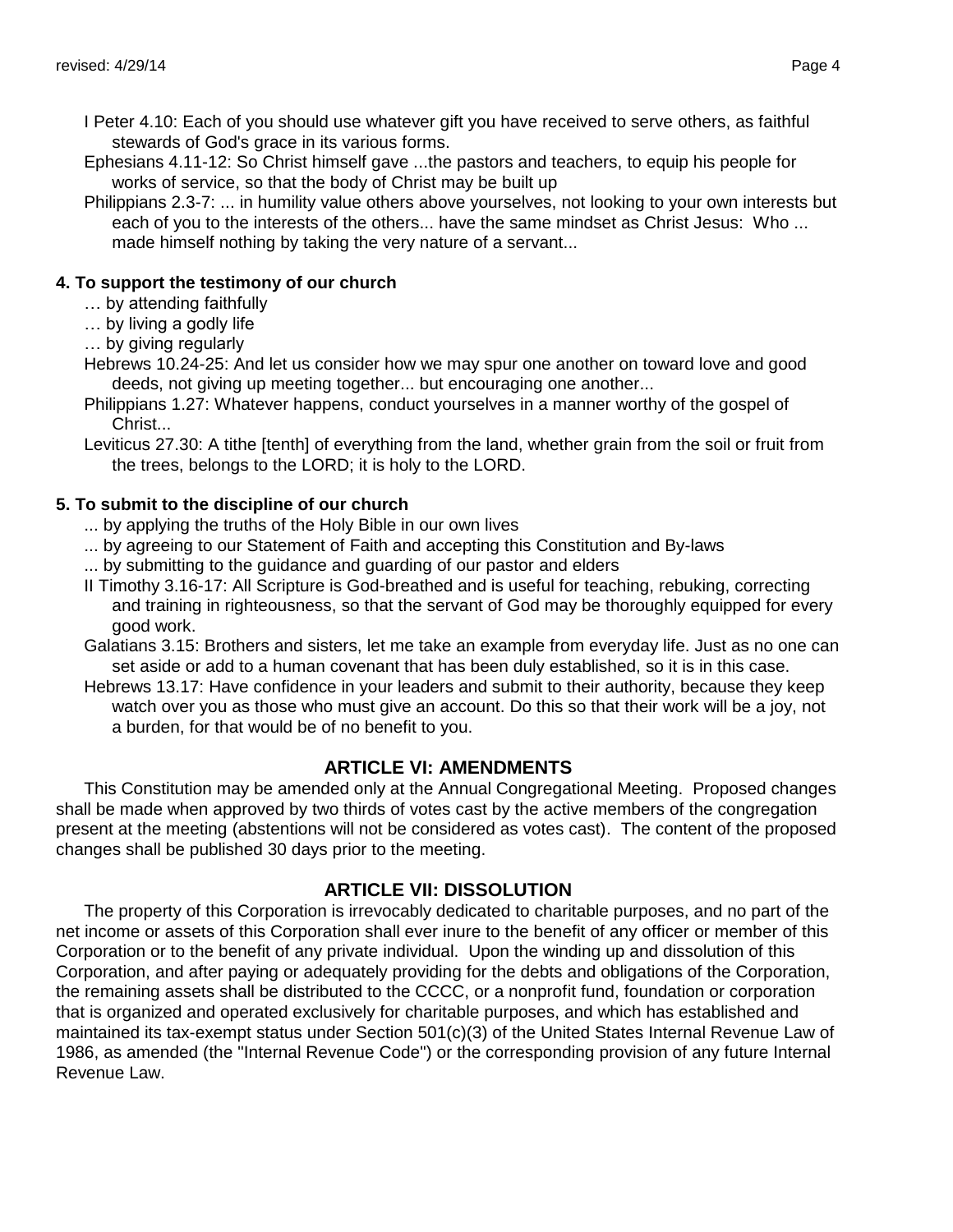# **BY-LAWS OF PARKMAN CONGREGATIONAL CHURCH OF PARKMAN, OHIO**

## **ARTICLE I: MEMBERSHIP**

### <span id="page-4-1"></span><span id="page-4-0"></span>**Section 1: Qualifications for Membership**

Membership in Parkman Congregational Church shall be open to any person who:

- a. evidences personal faith in Jesus Christ as Savior and Lord,
- b. earnestly desires to live in obedience to Scripture,
- c. unreservedly agrees with the purposes of the church and its Statement of Faith,
- d. has been or will be baptized prior to joining
- e. willingly abides by the provision and requirement of this Constitution and By-laws,
- f. affirms the church's membership covenant.

### **Section 2: Reception into Membership**

Any person may make his or her desire to join the membership known to the Pastor or any of the Elders. They shall then attend a membership class that reviews the history, doctrine, and organization of this church. Representatives from the Board of Elders shall then meet with the applicant to hear their testimony and recommend their approval according to the qualifications of the prior Section. The membership may vote to receive all such applicants during any worship service. After new members have been received, they shall be formally introduced to the church family.

## **Section 3: Active Membership**

Active Members are members who are 18 years of age or older and who have participated in the life and activity of the church at least 50% of the time during the previous 12 month period. Individuals who have been members less than one year need to have at least 50% participation since joining the Church. Only active members can vote in congregation meetings. If members have been absent for reasons beyond their control or for other acceptable cause, the Elders shall determine their eligibility to vote.

## **Section 4: Associate Membership**

Persons may be granted Associate Membership if they have satisfied the requirements for membership but:

- a. are younger than 18 years of age and has attended a confirmation class (as set forth in Section 2 above), or
- b. do not meet the minimum participation requirement (e.g. shut-ins, goes south for the winter, away for school, or military)

Associate Members enjoy all the benefits of membership, but are not eligible to vote, teach, or to hold elected offices within the church.

- The Board of Elders may move Associate Members to Active status when:
	- a. they reach their  $18<sup>th</sup>$  birthday or
	- b. they return to full fellowship with the Parkman Congregation for a period of three months.

## **Section 5: Alumni Membership**

Alumni members are those individuals who have left Parkman Congregational Church for more than one year. Alumni members may not actively participate in Congregational meetings.

## **Section 6: Changes in Membership Status**

Members may be moved to Alumni Membership by decision of the Board of Elders. Members may be moved for any of the following reasons:

- a. moving from the area and thus being no longer able to attend regularly.
- b. death
- c. by request of the member, including letter of transfer.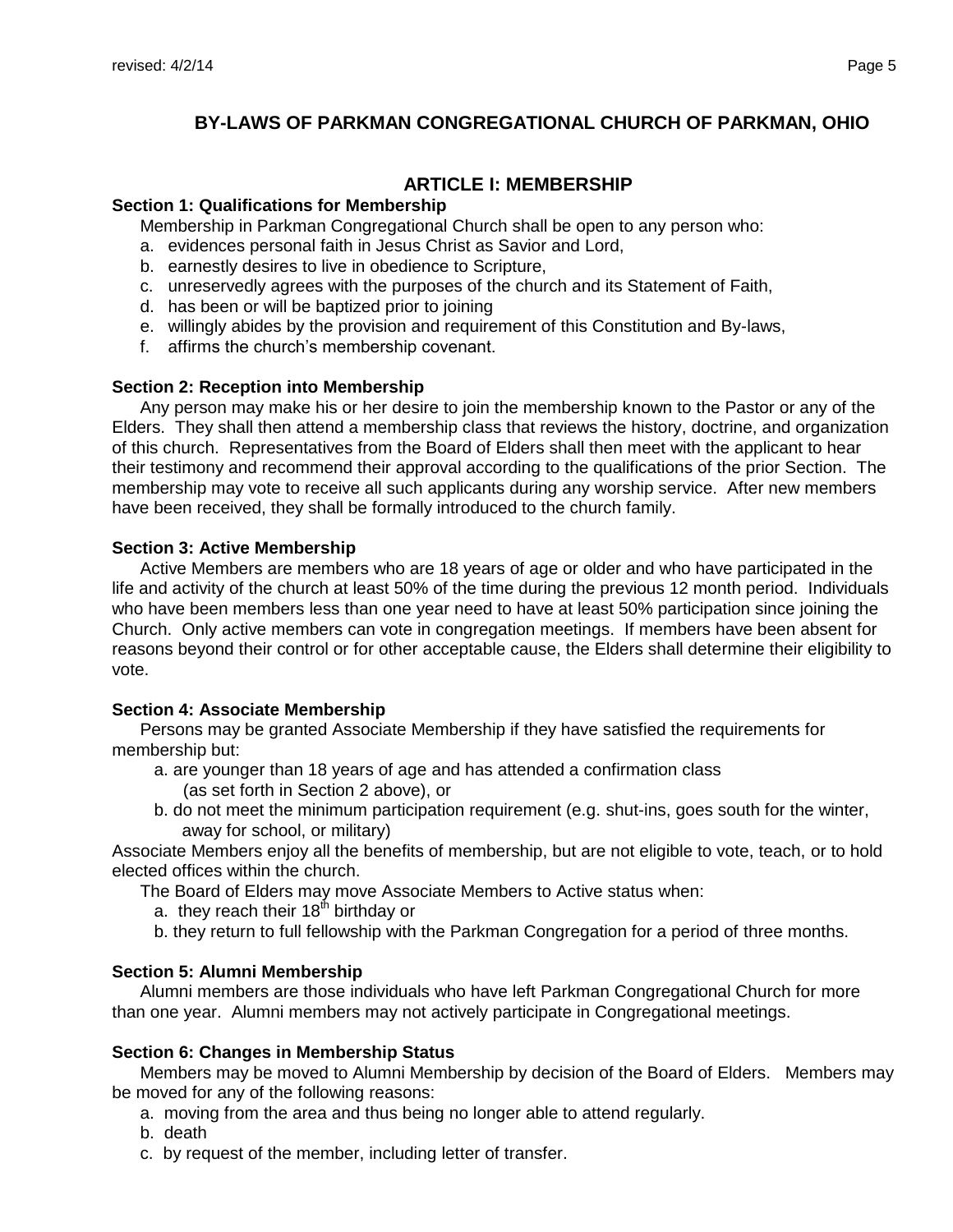- e. regularly attending another local church.
- f. leaving the Church.
- g. for Church discipline and failing to repent and humbly accept correction.

h. for violation of Biblical principles or insubordination to the leadership of the congregation. The Elders shall practice concern for the spiritual well-being of the congregation and shall attempt to contact a member before moving them to Alumni membership.

Alumni Members may be restored to Active membership when they complete Sections 1 and 2 of this Article.

### **Section 7: Church Discipline**

A disciple seeks to become like the Master. Thus church discipline teaches, corrects, rebukes and trains in righteousness just as the Scriptures do (II Timothy 3.16-18). The object of church discipline is never punishment, but rather reconciliation. If reconciliation fails, then dismissal from membership may be necessary to guard the rest of the flock (Acts 20.28-30).

The Board of Elders shall be responsible for insuring that church discipline conforms to the Biblical principles given in Matthew 18.15-18; Galatians 6.1-2; I Corinthians 5; and II Corinthians 2.5-11.

Acceptance of membership into this congregation and of its membership covenant implies consent to be placed under the applicability of such church discipline.

In the case of removal from membership due to discipline, the Elders may restore such members to Active Membership only after they have seen evidence of repentance for the cause of the removal and a recommitment to the requirements for Active membership over the course of a six month period.

# **ARTICLE II: CONGREGATIONAL MEETINGS & CONGREGATIONAL OFFICERS**

### <span id="page-5-0"></span>**Section 1: Location**

Congregational Meetings shall be held in an appropriate location in the church building unless the Board of Elders specifically designates an alternate site.

### **Section 2: Meeting Announcements**

The date, time, and location of all regularly scheduled congregational meetings of Parkman Congregational Church shall be announced at the two Sunday worship services prior to the meeting, in any available church publications, and via email to active members (or regular post if no email address on file).

### **Section 3: Annual Congregational Meeting**

The Annual Congregational Meeting shall be in January each year at a time and date determined by the Board of Elders.

The meeting will be opened with a prayer by the Pastor. The Clerk of the Congregation shall then take attendance to make sure there is a quorum (51% of active members).

The purpose of this meeting shall be to review annual reports, adopt an annual budget, elect Church officers, discuss and decide any business brought before the Congregation.

Requests for other matters of business to be brought before the Congregation must be presented to the Board of Elders by an active member at least four weeks prior to the Annual Congregational Meeting. A business item presented by this procedure will be added to the Agenda of the Annual Congregational Meeting if a majority of the elders deem it is ready for the congregation's consideration. Otherwise, they have the option to schedule a Special Congregational Meeting (see Section 4) or to refer the matter back to the member who then can seek to call a Special Congregational Meeting as allowed in Section 4.

All financial and other reports for this meeting will be made available to active members one Sunday prior to the meeting. A current list of active members will be included as part of these reports.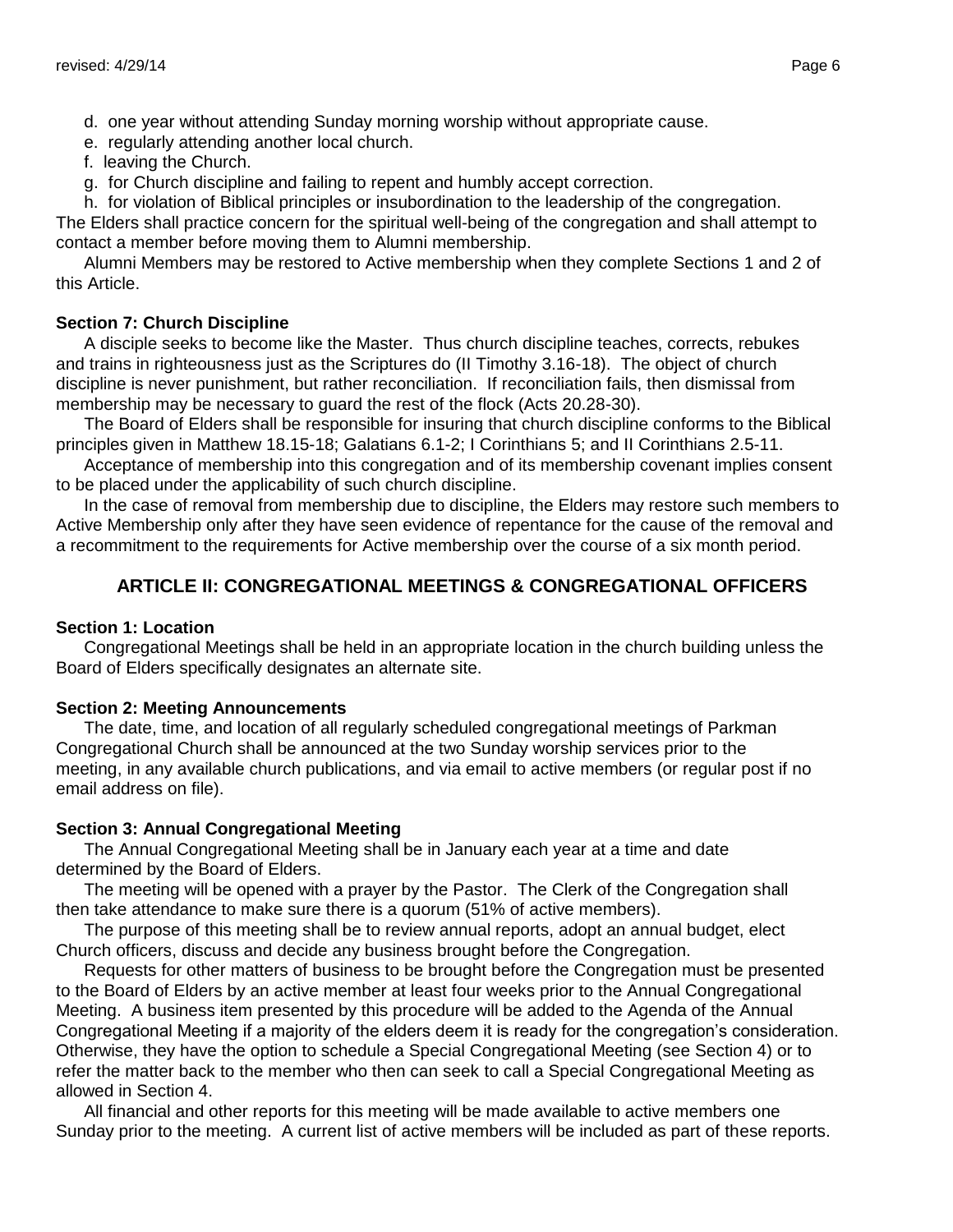After all church business has been concluded, the Clerk will read the Member Covenant. Active members will reaffirm their commitment to this covenant by a show of hands. The meeting will then conclude with prayer.

#### **Section 4: Special Congregational Meetings**

Special meetings may be called at any time by the Board of Elders, the Pastor, or by 10 or more active members of the congregation for any purpose. Only the purposes announced in advance may be considered at these meetings. Meetings will be scheduled by the Board of Elders within 30 days of the request by giving notice to the members in accordance with By-Laws Article II, Section 2 and by written explanation of the topic to be considered to the active members

#### **Section 5: Quorum and Voting**

Fifty-one percent (51%) of the active members shall constitute a quorum at any business meeting of the Church.

Under normal circumstances, voting shall be by a simple show of hands. The Clerk of the Congregation and one other shall tally the results and announce these results to the congregation. A written ballot may be used if the Elders so choose or if a majority of the active members request one. (Written ballots will be counted by the Clerk and one other.)

Unless otherwise stated in these Bylaws, decisions of the congregation shall be by simple majority of votes cast by the active members of the congregation present at the meeting. An abstention will not count as a vote cast. The only exceptions are where a two-thirds majority (of the votes cast) is required (changing the Constitution, the calling or dismissal of the pastor, and approval of the slate of officers at the Annual Meeting).

We affirm again our intention that every decision be prayerful, with a shared commitment to discern and follow the mind of Christ.

#### **Section 6: Rules of Order**

In so far as possible, Church meetings shall follow the pattern of Acts 1 and 15. Matters of procedure not detailed in Scripture shall be handled in accordance with Robert's Rules of Order.

#### **Section 7: Moderator of the Congregation**

The Moderator of the Congregation prepares the agenda for each Congregational meeting with the help and advice of the Clerk of the Congregation, the Elders, and the Pastor.

The Moderator shall then conduct the meeting.

The Moderator shall be elected at the start of each Annual Meeting. The same person may be reelected without any term limit.

#### **Section 8: Clerk of the Congregation**

The Clerk of the Congregation shall ensure that all active members are notified on all annual and special meetings of the Congregation.

The Clerk shall record the minutes of each Congregational meeting and maintain a record of all these minutes.

The Clerk will also maintain a record of the membership status of each member of the Parkman Congregation, working with the Board of Elders when changes need to be made.

The Clerk shall be elected at the start of each Annual Meeting. The same person may be reelected without any term limit.

## **ARTICLE III: PASTOR**

#### <span id="page-6-0"></span>**Section 1: Qualifications**

Being guided by God's Word, the Parkman Congregational Church will seek and call a Pastor with a track record of Christian maturity, a passionate love for Jesus Christ, a shepherd's heart, a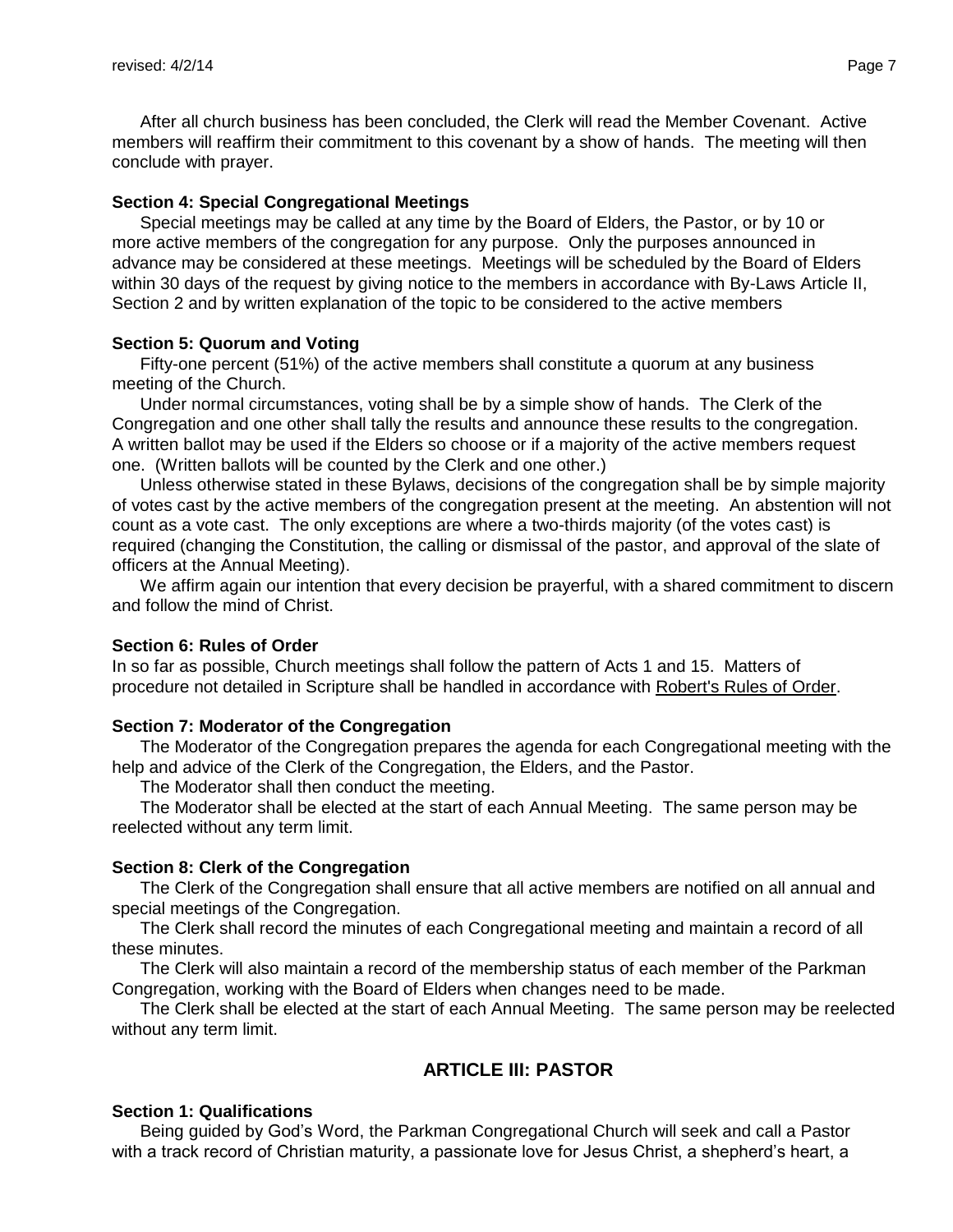hunger to reach the lost with the gospel of Christ, and demonstrated anointing and ability to fulfill the biblical responsibilities of his calling.

#### **Section 2: Duties and Functions**

Primary Duties

- a. Ministry of the Word (Colossians 1:28-29; I Thessalonians 2:1-12; II Timothy 2:15,24-26; 3:16- 4:4; Titus 1:5-11; 2:15; James 3:1)
- b. Equip the Saints for Ministry (Ephesians 4:11-17; II Timothy 3:16-17)
- c. Disciple (Matthew 28:18-20; Colossians 1:28-29; II Timothy 2:2)
- d. Shepherd the Flock (John 21:15-17; I Thessalonians 5:12-14; Hebrews 13:17; I Peter 5:1-11)
- e. Evangelize (II Timothy 4:5)
- f. Live an Example of Godliness (I Corinthians 11:1; I Timothy 4:12; I Peter 5:3)

### Other Duties as an Overseer

- a. Oversee and supervise the Pastoral staff (if any)
- b. Oversee and supervise the church secretary
- c. Oversee all the ministries of the Church
- d. Oversee baptisms, weddings, funerals
- e. Perform other duties as may be assigned by the Board of Elders

## **Section 3: Selection**

The Board of Elders shall prayerfully oversee the selection process for a Pastor. They shall select two of their own number to serve on the Pastoral Search Team, one of whom shall serve as chair. Additional members shall be nominated by the Board of Elders from the active membership and approved (or modified) by the Congregation at a special meeting.

Only when a unanimous recommendation has been reached by the Pastoral Search Team, followed by confirmation by the Board of Elders will a candidate be presented to the Congregation. A minimum two thirds affirmative vote of the Active Members of the Congregation is required for calling a Pastor. The call issued to the Pastor will be an indefinite call.

### **Resignation or Removal**

The voluntary resignation of the Pastor will be submitted to the Elders one to three months prior to the effective date of resignation. By mutual agreement, this time can be longer or shorter.

A majority of the Elder Board may request the "voluntary" resignation of the Pastor. Following the instruction of I Timothy 5: 19-22, if the Pastor no longer meets the qualifications, becomes inactive, or demonstrates insubordination to the governance of the Church, he will be confronted by the Elders. If there is clear evidence of sin and he does not repent, or he is otherwise deemed unable to continue as Pastor, the Elders may present the issues to the congregation at a congregational meeting, called in accordance with Article II of the Bylaws.

Any ten (10) active members of the Congregation may request a Congregational meeting to propose removal of the Pastor. Ideally, a representative of the Conservative Congregational Christian Conference should chair this meeting and offer insights and suggestions as appropriate. After the members' concerns have been considered, a majority of those attending will vote on whether or not to call a special meeting to vote on the removal of the Pastor. Such a meeting will be held after an official announcement is made at two Sunday worship services.

At the special Congregational meeting, the Pastor may be removed by a simple majority of votes cast by the voting members of the congregation present at that meeting. If removed, the Pastor will cease all church activities immediately. He will receive one month's wages and have one month to leave the Parsonage.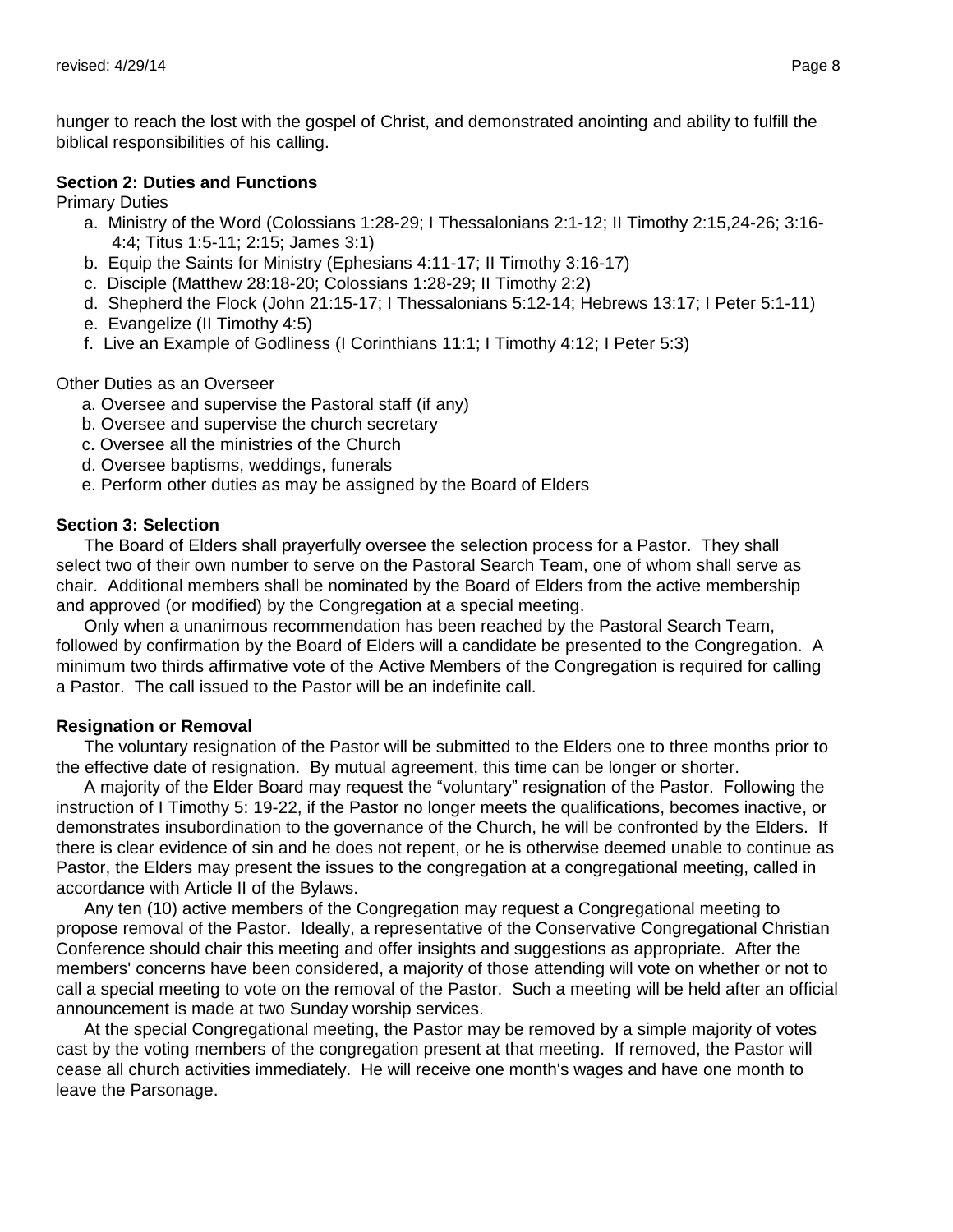# **ARTICLE IV: ELDERS**

### <span id="page-8-0"></span>**Section 1: Qualifications**

I Timothy 2:12-14, I Timothy 3:1-7, Titus 1:6-9, and I Peter 5:1-11 list the basic qualifications for a local church Elder. While recognizing that no one perfectly measures up to this standard these Scriptures will guide the prayerful process of selecting candidates for the Congregation to consider for appointment as Elder.

The Pastor shall be an Elder of the church.

## **Section 2: Duties and Functions of Elders**

- a. The Elders as a board have the spiritual authority and responsibility to see that the Church remains on a biblically true course. Working in concert with the pastoral staff, they will set the overall parameters of the ministry of the Church.
- b. The Elders are responsible for seeing that members are being fed through accurate biblical teaching and that the life of the Church is being well managed. They are to care about the spiritual and physical well being of Church members and Staff.
- c. The Elders will prayerfully endeavor to reach unified decisions, but may make decisions by majority vote. When the Elder Board makes a decision, all Elders and pastoral staff shall support that decision. An individual Elder's authority is only present as part of the Elders as a whole, or is limited to that specific authority delegated to him by the Elder Board.
- d. The Elders may appoint qualified Church members to oversee or operate particular ministries of the Church.
- e. The Chairman of the Elder Board will be selected by a majority of Elders. The Chairman of the Elder Board will serve as the President of the Corporation.
- e. A Vice-Chairman and a Secretary will be chosen from among the Elders. The Vice-Chairman will fill-in for the Chairman in his absence and serve as Vice President of the Corporation. The Secretary will be responsible for taking minutes of the Elders.
- g. The Elders will meet to manage the spiritual concerns of the congregation at least monthly, at least eleven months of the year. A quorum shall be a majority of the Elders.
- h. Elders shall perform duties in good faith and in a manner in which shall be in the best interests of the Corporation, and with such care, including reasonable inquiry, as an ordinarily prudent person in a like position would exercise under similar circumstances.

## **Section 3: Number and Term**

If qualified persons can be identified, the Elder Board shall consist of a minimum of three Elders (counting the Pastor). This number may drop to two during a pastoral search process.

Elders' terms shall be for two years and staggered accordingly. Elders may be elected to sequential terms. An elder may serve for up to six years consecutively but shall then take at least one year off from the Board.

## **Section 4: Removal of Elders**

Following the instruction of I Timothy 5:19-22, if an Elder no longer meets the qualifications for Elder, becomes inactive, or demonstrates insubordination to the governance of the Church, he may be removed by a two-thirds vote of the Elder Board. Removal should not be considered until the Pastor and the Chairman or Vice-Chairman of the Elder Board attempt to meet with that Elder, nor without deliberate and intense prayer on the matter.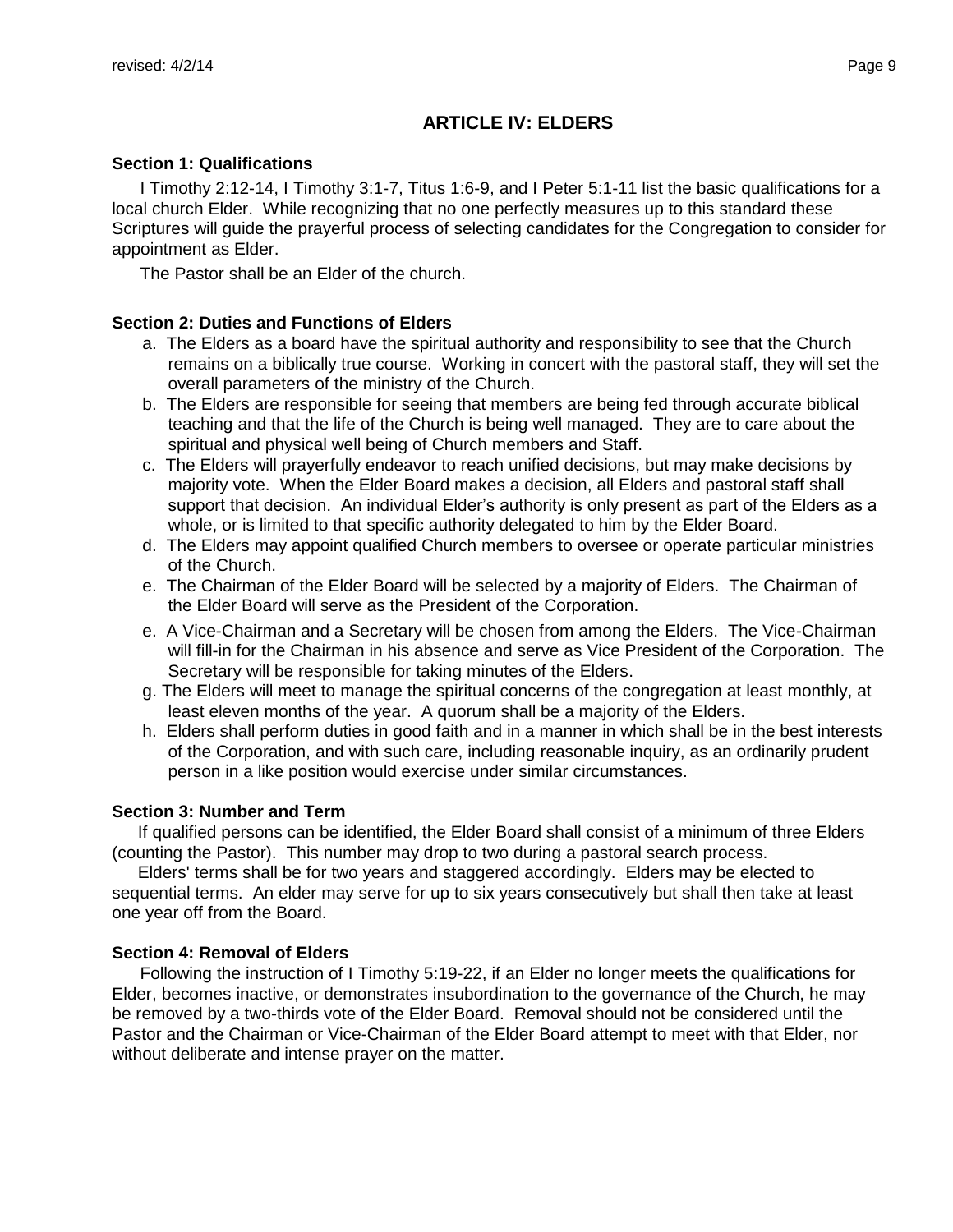# **ARTICLE V: DEACONS**

#### <span id="page-9-0"></span>**Section 1: Qualifications**

I Timothy 3: 8-13 and Acts 6: 1-5 list the qualifications for a Deacon. While recognizing that no one perfectly measures up to these qualifications, these Scriptures shall guide the process of choosing candidates for the Congregation to consider.

Deacons may be either men or women who are active members of this congregation.

#### **Section 2: Duties and Functions of Deacons**

Working in concert with the Elders and pastoral staff, the Deacons will be responsible for overseeing and/or mobilizing the Body for the following ministries:

- a. Worship Ministry: prepare and serve Communion with the Elders.
- b. Care Ministry: look out for the needs of the congregation, providing food or other assistance as appropriate, assisting the Pastor with visitation, weddings and funerals as needed, administer Deacons Fund.
- c. Perform other duties as may be assigned by the Elder Board.

#### **Section 3: Number and Term**

If qualified persons can be identified, the Deacon Board shall consist of a minimum of three Deacons.

Deacons' terms shall be for two years and staggered accordingly. Deacons may be elected to sequential terms. A Deacon may serve for up to six years consecutively but shall then take at least one year off from the Board.

#### **Section 4: Removal of Deacons**

Bearing in mind the instruction of Matthew 18: 15-17 and Galatians 6:1, if a Deacon or Deaconess no longer meets the qualifications, becomes inactive, or demonstrates insubordination to the governance of the Church, he or she may be removed by a two-thirds vote of the Elder Board. Removal should not be considered until the Pastor and the Chairman or Vice-Chairman of the Elder Board attempt to meet with that individual, nor without deliberate and intense prayer on the matter.

## **ARTICLE VI: TRUSTEES**

### <span id="page-9-1"></span>**Section 1: Qualifications**

I Timothy 3: 8-13 and Acts 6: 1-5 list the qualifications for deacons who were entrusted with care for the people and oversight of the Lord's resources. We will look for similar qualifications for those who will serve this congregation as Trustees.

### **Section 2: Duties & Functions of Trustees**

- a. Oversee, maintain, and supervise all local church properties and material resources, reporting to the Board of Elders.
- b. Be official signatories on behalf of the church. The Board of Trustees shall appoint four active members from the congregation to be official check signers for church business.
- c. Receive and administer all gifts made to the congregation.
- d. Ensure that all designated funds are spent in accordance with the intent of the designation.
- e. Ensure that the Articles of Incorporation of the congregation are kept up-to-date.
- f. Be responsible for adequate insurance coverage on all church property.
- g. Be responsible for hiring and firing all paid staff other than the Pastor.
- h. In addition to Article VI of these Bylaws, in their role as part of the Financial Ministry Team, Trustees will hold in trust the Church property and be responsible for safekeeping of all legal documents.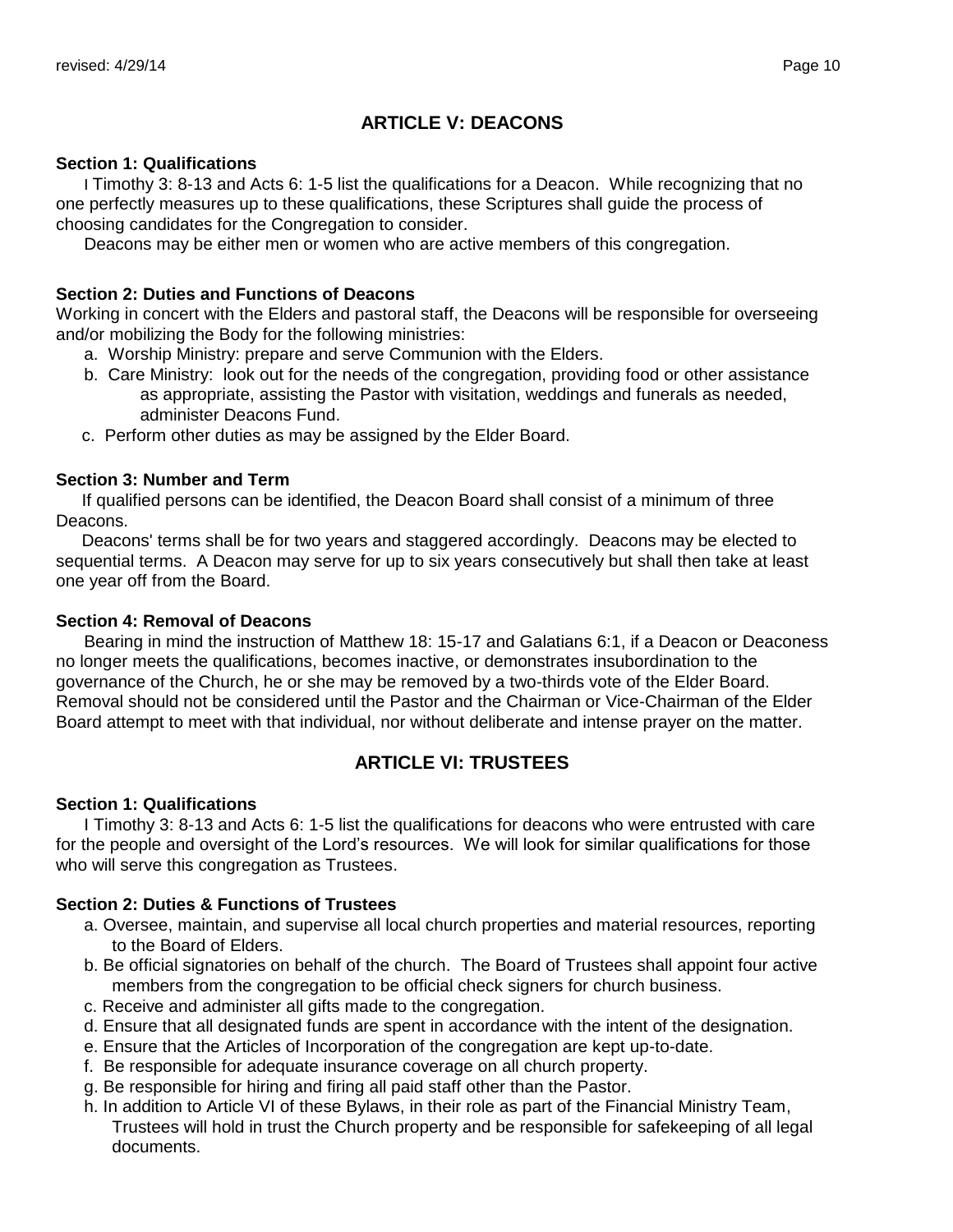- i. Only when authorized to act by vote of the Congregation, they shall execute and deliver legal documents involving the sale, mortgage, purchase or lease of property or other legal documents where the signatures of Trustees are required.
- j. Shall administer the annual budget. They may exceed this budget by \$3,000 for an emergency, but shall inform the Congregation of this event. If more than \$3,000 is needed for an unbudgeted expense, the Trustees shall call a special congregational meeting to modify the budget.
- k. Perform such other duties as are required by the Corporation laws of the State of Ohio.

### **Section 3: Number and Term**

The Board of Trustees shall consist of a minimum of three Trustees.

Trustees' terms shall be for two years and staggered accordingly. Trustees may be elected to sequential terms. A Trustee may serve for up to six years consecutively but shall then take at least one year off from the Board.

### **Section 4: Removal of Trustees**

Bearing in mind the instruction of Matthew 18: 15-17 and Galatians 6:1, if a Trustee no longer meets the qualifications, becomes inactive, or demonstrates insubordination to the governance of the Church, he or she may be removed by a two-thirds vote of the Elder Board. Removal should not be considered until the Pastor and the Chairman or Vice-Chairman of the Elder Board attempt to meet with that individual, nor without deliberate and intense prayer on the matter.

## **ARTICLE VII: FINANCIAL MINISTRY TEAM**

#### <span id="page-10-0"></span>**Section 1: Composition and Qualifications**

The Financial Ministry Team is comprised of the Pastor (ex officio), Treasurer, Financial Secretary, and Trustees, all of whom must be voting members of the Church and persons of spiritual maturity and sufficient skills to carry out the responsibilities of their position.

### **Section 2: Financial Ministry Team Duties and Functions**

- a. Prepare an annual budget draft to be presented to the Elders by no later than December of each year, including any salary recommendations to the Elder Board for all Church Staff by no later than December of each year.
- b. Have no power to buy, sell, mortgage, lease, or transfer any real property except by a specific vote of the Church membership authorizing such action.
- c. Perform other financial ministry duties as may be assigned by the Elder Board.

### **Section 3: Duties of the Treasurer**

- a. Hold in trust all monies belonging to the Church in the appropriate checking, savings, or other type account.
- b. Maintain of appropriate records of all expenditures of the Church.
- c. Prepare of Monthly Financial Reports for distribution at monthly Trustees' meetings and preparation of a Year End Financial Statement for presentation to the Congregation.
- d. Disburse cash for budgeted expenses, or other amounts in excess of the Church budget when authorized by the Board of Trustees.
- e. The Trustees may appoint an Assistant Treasurer if they so choose.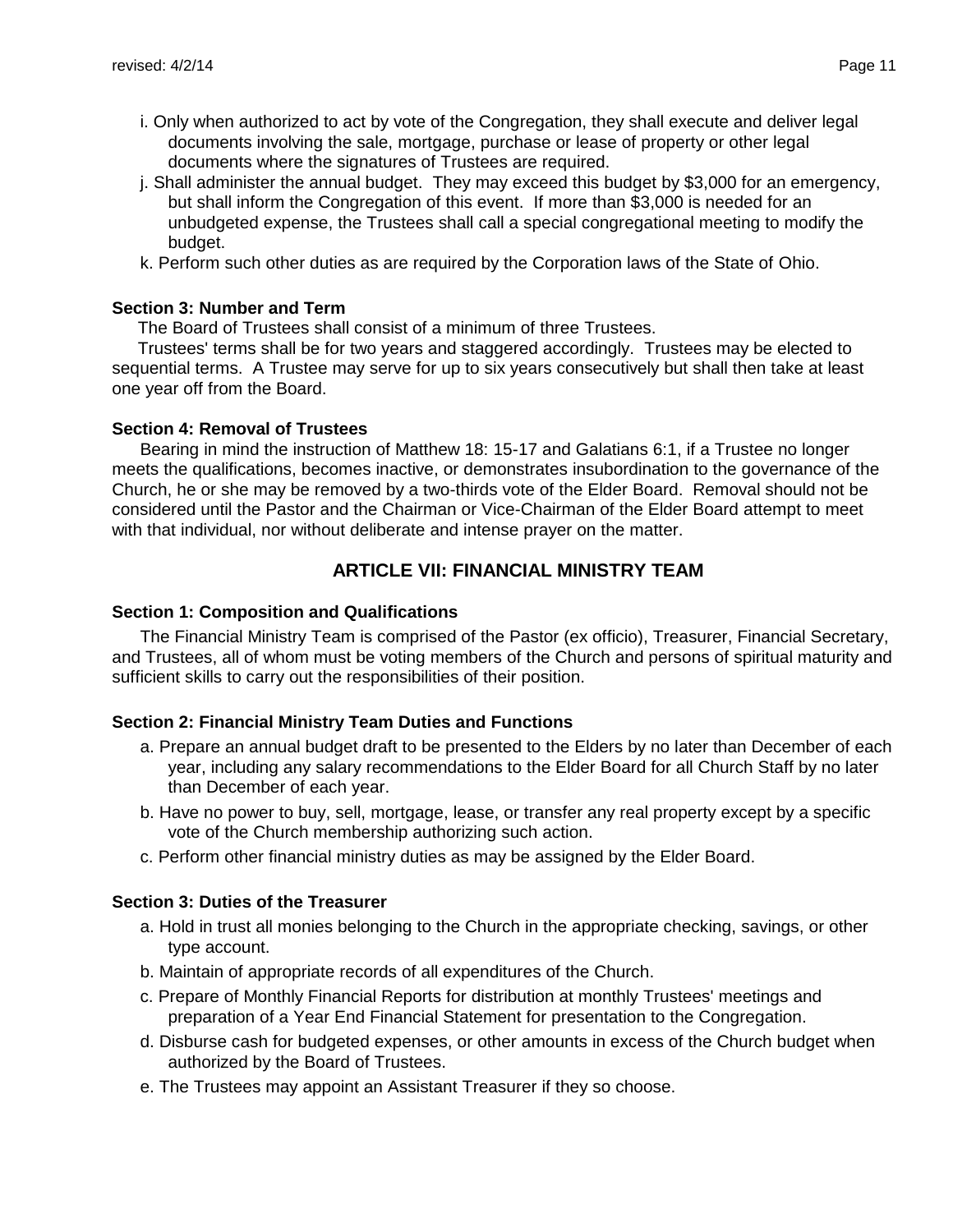### **Section 4: Duties of the Financial Secretary**

- a. Receive all incoming monies and deposit all funds received as directed by the Treasurer, submitting receipts for same to the Treasurer.
- b. Keep an accurate account for each Church member and provide each with a yearly statement of account, ensuring that personal contributions remain confidential.
- c. The Trustees may appoint an Assistant Financial Secretary if they so choose.

## **Section 5: Handling of Offerings**

After collection, the offering will not be left unattended and will always be in view of at least two active members of the Congregation until it is locked up.

The offering will be counted by two members of the Financial Ministry Team.

## **Section 6: Term**

All non-Trustee members of the Financial Ministry Team shall serve for one-year terms and may serve sequential terms.

## **Section 7: Removal**

Bearing in mind the instruction of Matthew 18: 15-17 and Galatians 6:1, if a member of the Financial Ministry Team no longer meets the qualifications, becomes inactive, or demonstrates insubordination to the governance of the Church, they may be removed by a majority vote of the Elder Board. Removal should not be considered until the Pastor and the Chairman or Vice-Chairman of the Elder Board attempt to meet with that person nor without deliberate and intense prayer on the matter.

## **ARTICLE VIII: OTHER MINISTRY TEAMS**

### <span id="page-11-0"></span>**Section 1: Overview**

- a. A chair for each Team will be elected annually by the Congregation according to the process laid out in Article V. Team chairs may serve as long as they are re-elected.
- b. Each Team will consist of the ministry leaders for that area. (e.g. the Discipleship Team might be the Chair, the Sunday school superintendent, a Youth Group advisor, and an Adult Education teacher.) The Team has the authority to create or disband ministries and positions as they see fit. Members of these teams will be appointed by the Team leaders with the approval of the Board of Elders.
- c. Each Team has the responsibility to keep the Board of Elders informed of their activities and seek the advice of the Elders when they want to make significant changes in their ministries.
- d. Each Team will submit an annual budget for inclusion in the Church budget. The Team is free to spend this amount during the budget year once approved by the Congregation. The Church Treasurer will maintain these accounts for each Team.
- e. The Board of Elders will maintain a record of the active ministries of the church. This record will be included with these By-laws as Appendix 3.

### **Section 2: Outreach Team**

- a. This Team works with the Pastor and Elders to reach out to the community, both local and foreign.
- b. This Team has responsibility for all instruments of outreach, such as evangelism teams and special outreach activities; it also oversees the church website, newsletter, and correspondence with missionaries.
- c. This Team shall work with all members of the Congregation to encourage and equip them both for personal evangelism and for church sponsored outreach (including local and foreign mission support).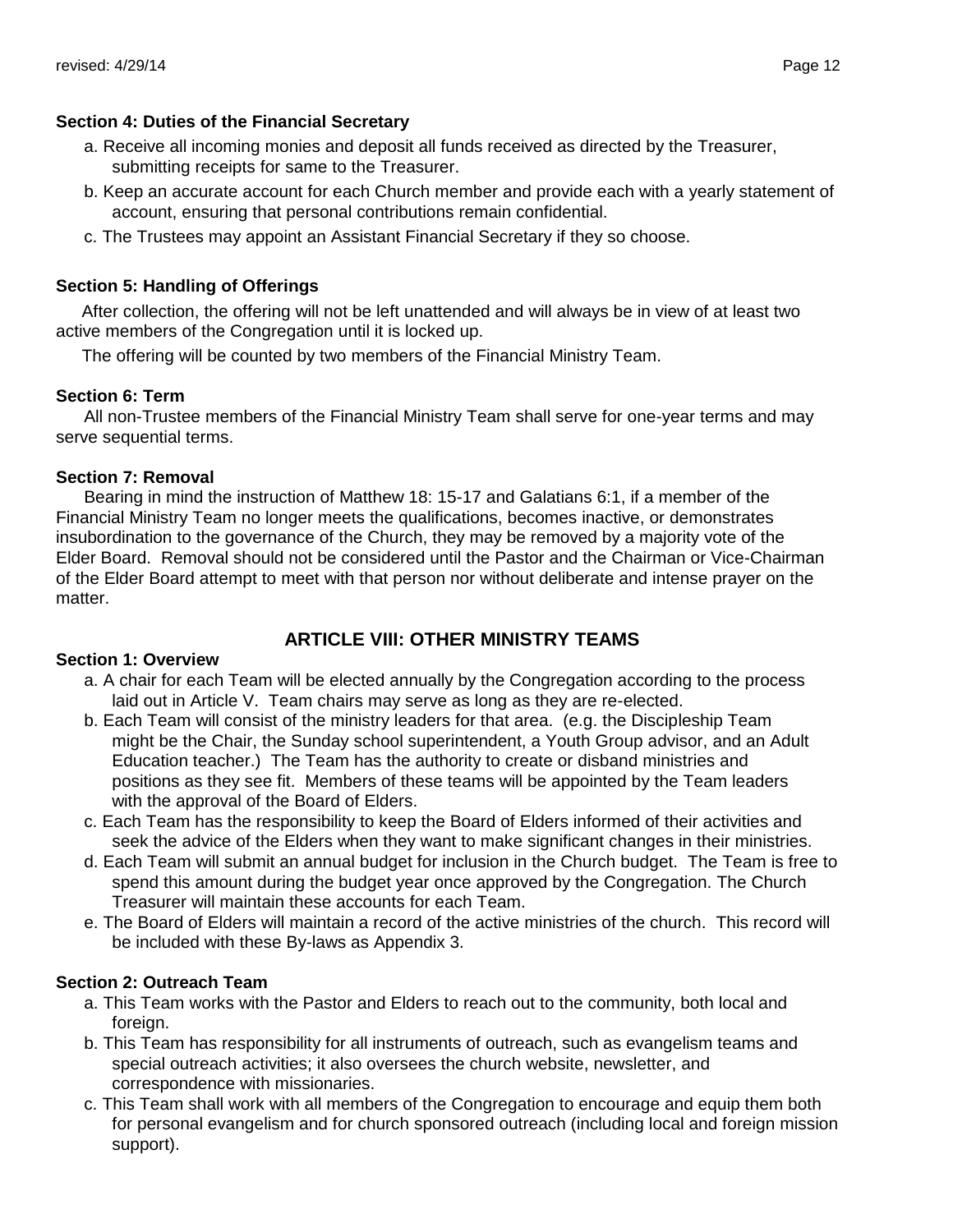## **Section 3: Worship Team**

- a. This Team works with the Pastor and Elders to provide for well-run worship services that glorify God and edify those attending.
- b. This Team has responsibility for all elements of a worship service, from providing nursery attendants, greeters and ushers to setting up for Communion services and providing the music for the service.
- c. This Team shall work with all members of the Congregation to encourage and equip them for personal growth both through worship and through support of the various worship activities.

### **Section 4: Fellowship Team**

- a. This Team works with the Pastor and Elders to provide for fellowship activities to comfort and encourage members as they grow in our church family.
- b. This Team has responsibility for all fellowship activities such as small groups, coffee hours, church dinners and picnics. It also exercises oversight of the kitchen and its use.
- c. This Team shall work with all members of the Congregation to encourage and equip them both for personal growth through fellowship and to support of the various fellowship activities.

## **Section 5: Discipleship Team**

- a. This Team works with the Pastor and Elders to provide for the growth of members through education.
- b. This Team has responsibility for all discipleship activities such as Sunday school, youth groups, adult discipleship courses and special discipleship events. It is also responsible for the use of the classrooms in the church.
- c. This Team shall work with all members of the Congregation to encourage and equip them both in their own personal growth and develop them as ministers to serve in the church and in the world.

## **Section 6: Ministry Placement Team**

- a. The Ministry Placement Team (MPT) works with the Pastor and Elders to help each member identify and develop their spiritual gifts (I Corinthians 12, Romans 12).
- b. The MPT works with the other Ministry Teams to find ministries for each member that fit with their gifts or might provide the opportunity for discovering new gifts.
- c. The MPT will oversee the ministries of all members, uplifting them in prayer, encouraging them to grow through their service and develop their gifts.
- d. Should a member try a ministry for a few months and feel that this is not where they should serve, the MPT will work to find a replacement (or recommend discontinuing this ministry) and help the member find another form of service in which the member can bless the Congregation and be blessed in the activity.
- e. The MPT shall prepare a slate of officers to submit to the Elders as set forth in Article V.

# **ARTICLE IX: SELECTION OF CHURCH OFFICERS**

### <span id="page-12-0"></span>**Section 1: Officers of the Church**

The following church officers will be elected by the Congregation at annual meetings:

Elders (for two year terms) Deacons (for two year terms) Trustees (for two year terms) Moderator of the Congregation Clerk of the Congregation **Treasurer** 

Financial Secretary Outreach Team Chair Worship Team Chair Fellowship Team Chair Discipleship Team Chair Ministry Placement Team Chair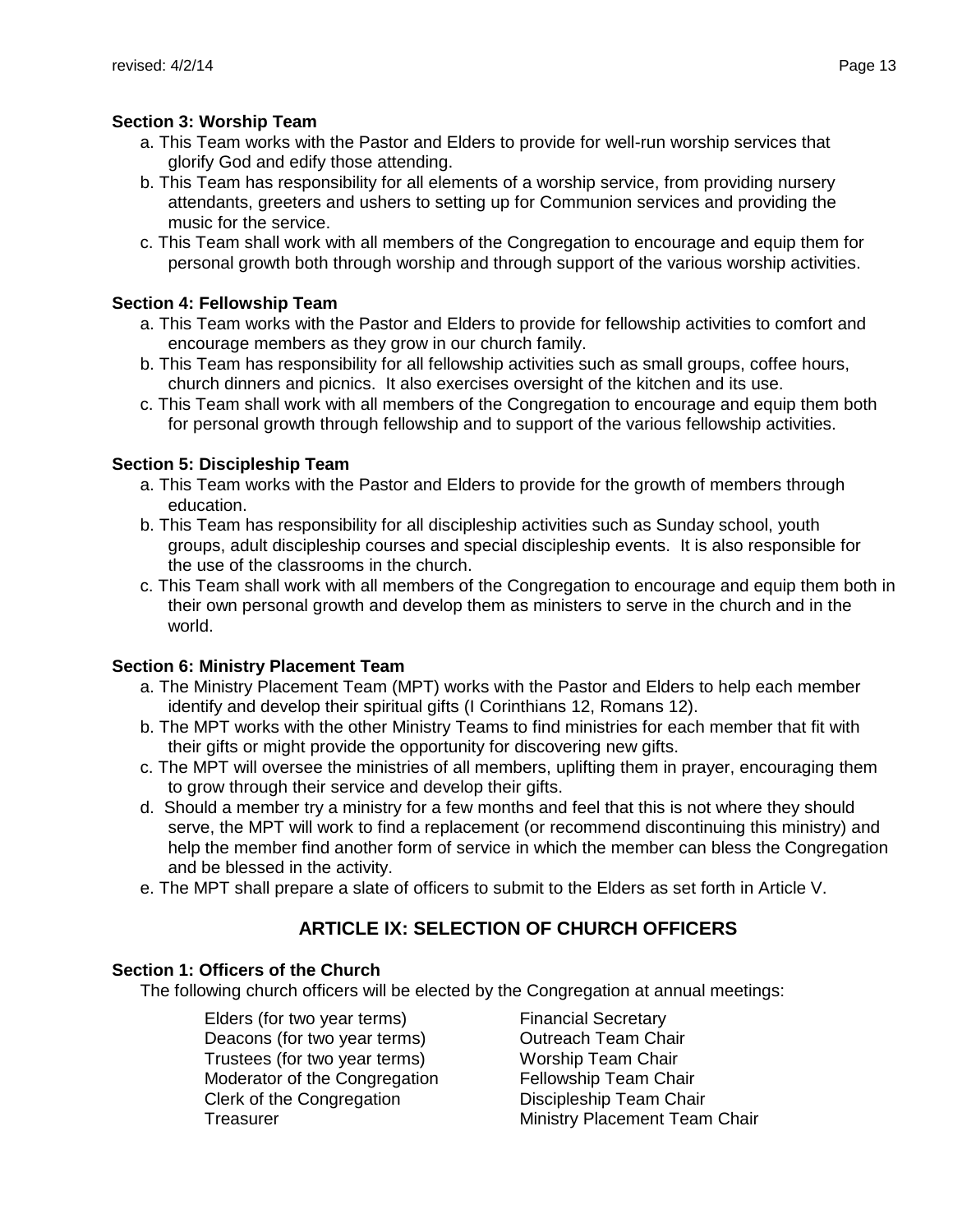## **Section 2: Slate of Candidates**

- a. The Congregation may make recommendations to the Ministry Placement Team.
- b. The Ministry Placement Team will make a concerted effort to select candidates based upon their spiritual maturity, giftedness, training and experience for their respective offices.
- c. The Ministry Placement Team will select candidates for nomination for all elective Church offices slated for a vote at the Annual Congregational Meeting. These candidates will be presented as recommendations to the Elders by the December Elders meeting. Discussions of the Nominating Task Force will remain confidential.
- d. The Elders may make changes in the slate of candidates as they deem necessary. Individuals approved by the Elders will become Nominees. Nominees will be invited by the Elders to allow their nomination to be presented at the Annual Congregational Meeting.
- e. All officers shall be active members of the Congregation.

Active members of the church may make candidate recommendations to the Nominating Task Force as they are preparing their slate and may also express any candidate-related concerns to the Elders before that slate is presented to the Church for confirmation. Therefore, nominations to elective church office are not accepted from the floor at the Annual Congregational Meeting.

### **Section 3: Election of Nominees**

The slate of Nominees will be presented in writing to the Congregation one week before the Annual Congregational Meeting. Concerns should be brought to the Elders prior to the Annual Congregational Meeting.

The Clerk will put forth the entire slate for approval by the congregation. If the slate passes with a two-thirds majority of the votes cast (by show of hands), then it is approved.

If the entire slate fails to win a two-thirds majority, then additional nominations may be made from the floor. Once all nominations have been made, then each nominee will be elected to his/her respective office by secret, written ballot. Nominees are elected by a simple majority of votes cast by the voting members of the congregation present at the Annual Congregational Meeting. (If three nominees are running for two positions, then each active member may vote for two. The nominees with the top two vote totals will be elected.)

### **Section 4: Completion of Terms**

Once elected to a position, church officers begin their terms immediately.

Elders may appoint active members of Parkman Congregational Church to fill vacancies (due to resignation, etc.) in any elective church office until the next Annual Congregational Meeting.

## **Section 5: Church Cabinet**

The pastor and elected officers of the church shall form the cabinet. This cabinet shall meet once a month.

## **ARTICLE X: INDEMNIFICATION**

<span id="page-13-0"></span>To the extent that a person who is, or was, a Director, Officer, Elder, Trustee, employee or other agent of this Corporation (collectively referred to herein as the "Corporation's agent") has been successful on the merits in defense of any civil, criminal, administrative or investigative proceeding that resulted in a judgment against the Corporation's agent because he or she is, or was, an agent of the Corporation, the Corporation shall indemnify such person against expenses actually and reasonably incurred in connection with the proceeding.

If a Corporation's agent either settles such a claim or a judgment is entered against him or her, then the Corporation shall indemnify him or her against expenses, judgments, fines, settlements and other amounts reasonably incurred in connection with such proceedings only to the extent allowed by Ohio Nonprofit Corporation Law.

The Corporation shall defend and hold harmless a Corporation's agent from and against any and all claims arising from or in any way related to property with which the Corporation is involved in any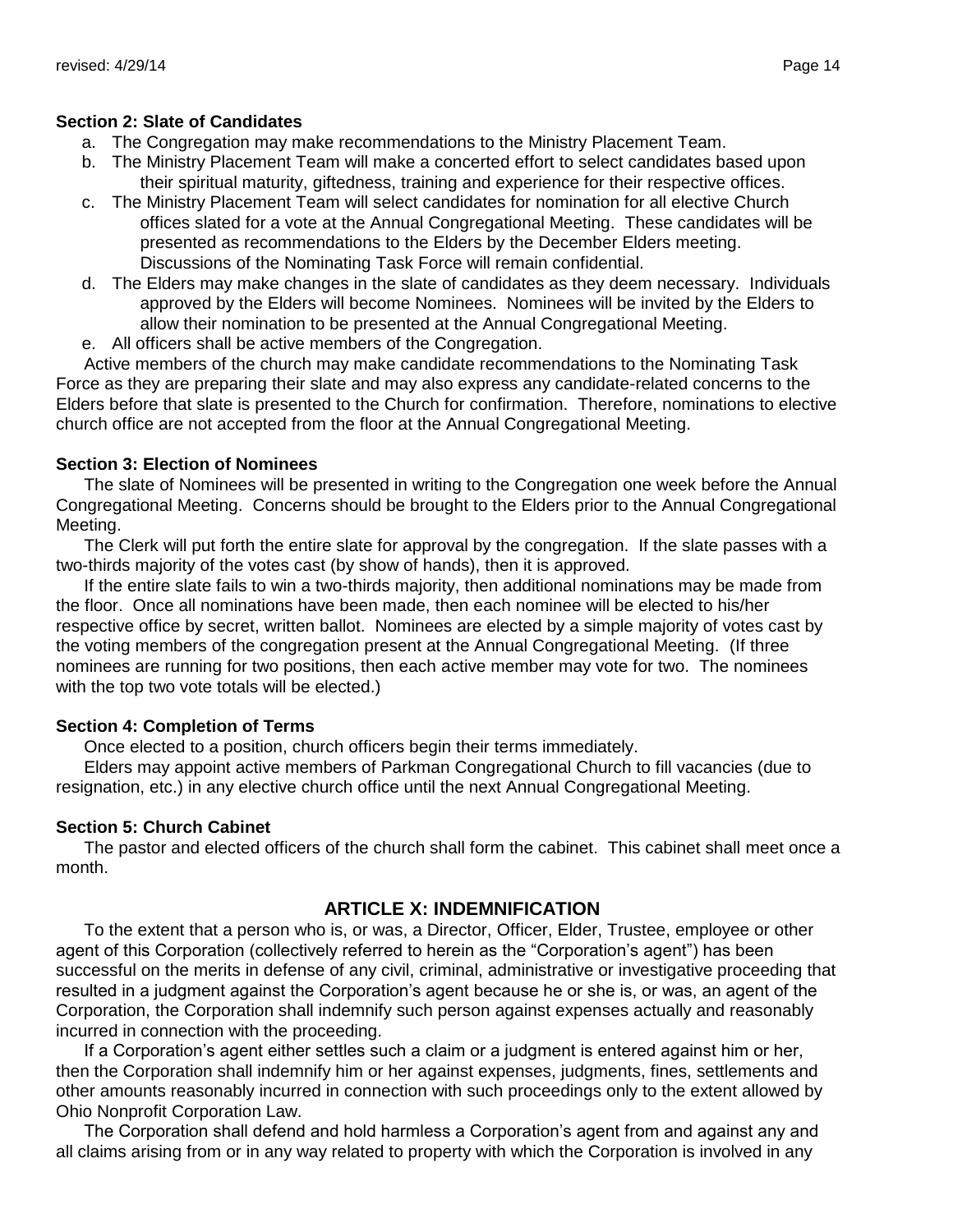way; and/or any acts, omissions or the conduct of any of the Corporation's agents. The Corporation shall further indemnify, defend and hold harmless a Corporation's agent from and against all costs, attorney fees, expenses and liabilities incurred in the defense of any such s claim or proceeding.

Notwithstanding the foregoing, there shall be no indemnification in relation to matters in which the Elders or Trustees, collectively and/or individually, is/are "interested Directors" or are adjudged to have acted in bad faith; fraud; gross negligence; intentional, wanton, or reckless acts; oppression or malice; or in willful breach of authority, duties and responsibilities; or upon determination or proceedings brought by the State Attorney General, involving situations of unlawful self-dealing or conflict of interest transactions.

The Corporation's agents shall not be personally liable for the debts, liabilities, or other obligations of the Corporation.

### **ARTICLE XI: CONFLICT OF INTEREST/SELF-DEALING TRANSACTIONS**

#### <span id="page-14-0"></span>**Section 1: Policy Statement.**

Each Officer and Director of the Corporation shall, in the course of his or her duties on behalf of the Corporation, act with strict loyalty and fidelity to the best interests of the Corporation, exercise the utmost good faith in all matters and transactions involving the Corporation, and adhere to the highest ethical standards of fiduciary duty to the Corporation.

Each Officer and Director of the Corporation shall endeavor to avoid, to the best of his or her ability, any situation which may compromise his or her duty to the Corporation personally because of a duality or conflict of interest with any other entity or person with which the Officer or Director may be involved; and each Officer and Director shall endeavor to avoid even the appearance of a conflict of interest which may have an adverse effect on the Corporation.

A Director shall disclose relationships and interests which may present a conflict of interest or a self-dealing transaction in writing to the Elder Board immediately when the relationship is formed or upon the Director's discovery of the potentially conflicting interests. Disclosure shall occur when the personal interests of the Director or Officer (or member of his or her family) could affect the activities, property, employees, or services of the Corporation or involve any matter potentially requiring action by the Board, a Committee or an Officer exercising powers delegated by the Board.

All disclosed information shall be maintained in confidence by the Board. The Board shall provide access to financial information, if any, related to the disclosed relationships or transactions only to those persons who have a reasonable need to know the contents thereof.

#### **Section 2: Recusal.**

When a church officer has a direct or indirect financial interest in a proposed transaction, that officer shall be recused (leave the room) and shall not participate in the deliberations on the merits of the proposal or vote.

The Board of Elders shall consider and evaluate each potential conflict of interest and/or selfdealing transaction disclosed in light of the Internal Revenue Code ("IRC") standards for, and prohibitions of, self-dealing and private gain, and the requirements of the Ohio Corporations Code. The Board shall approve or authorize such transactions, if at all, only in good faith and without unjustified favoritism, provided that the primary beneficiary of the transaction is the Corporation.

### **ARTICLE XII: AMENDMENTS**

<span id="page-14-1"></span>These Bylaws may be amended at any Congregational meeting by a simple majority of votes cast by the voting members of the congregation present at the meeting (abstentions will not be considered as votes cast). The content of the proposed changes shall be published 30 days prior to the meeting.